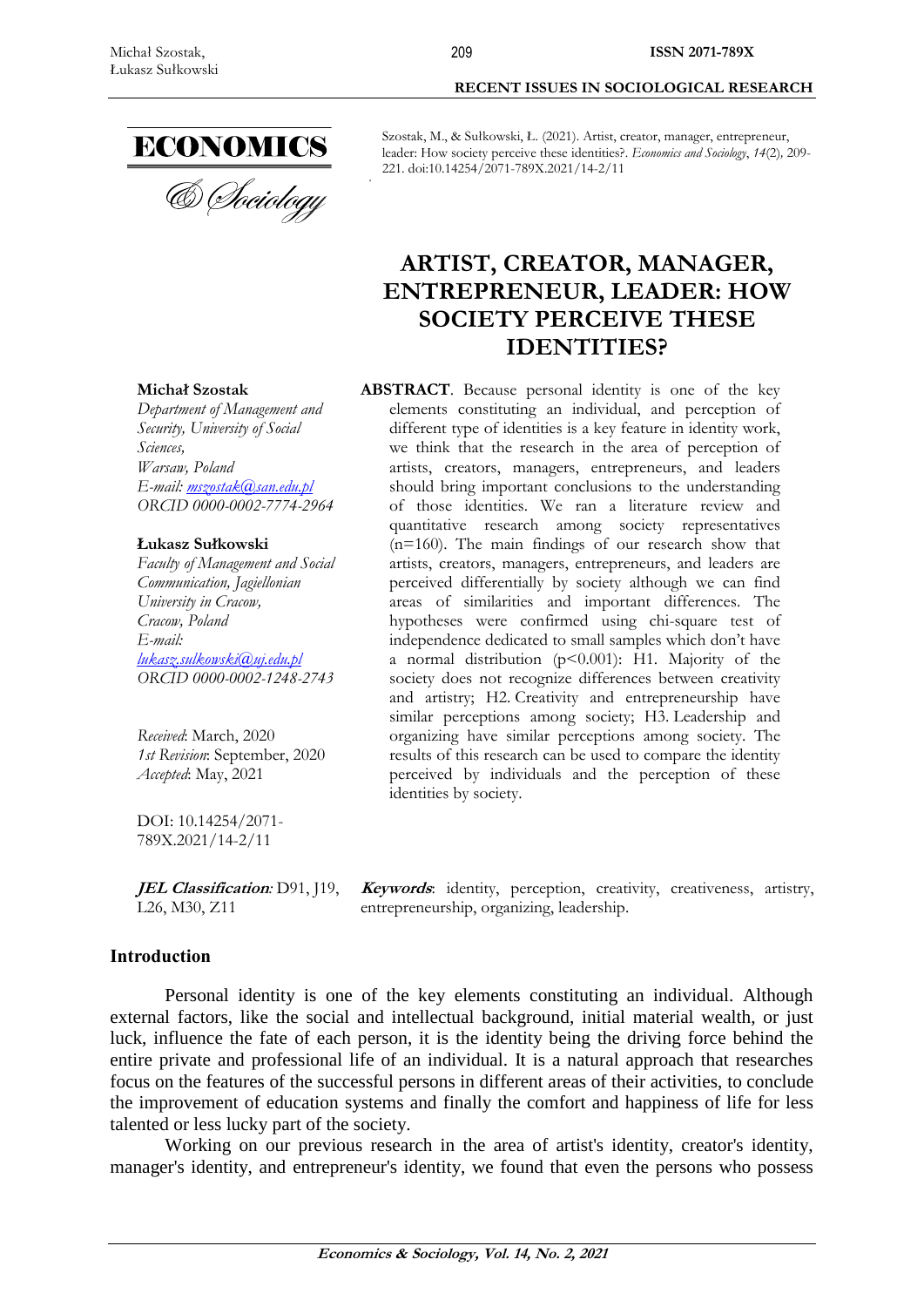| Michal Szostak,  | 210 | <b>ISSN 2071-789X</b>                         |
|------------------|-----|-----------------------------------------------|
| Łukasz Sułkowski |     |                                               |
|                  |     | <b>RECENT ISSUES IN SOCIOLOGICAL RESEARCH</b> |

talent, personal characteristics, and well established professional position in the above areas, have problems with definition who an artist is, who a creative person is, who a manager is, who a leader is, or who an entrepreneur is. These blurred "definitions" of the particular identities led us to separate the complex identities of artists-managers (Szostak & Sułkowski, 2020a, 2020b, 2021a, 2021b) and artists-entrepreneurs. Besides, while separating the creativity factor among these groups of individuals, we found that even the individuals with highly developed abilities allowing to describe their characteristics have many problems with the distinction between the creative and noncreative artist/manager/entrepreneur/leader.

These conclusions led us to the idea that the comparison of a particular identity and its perception by society could reveal additional values. But, due to the complexity of the problem and the literature gap in the area of perception of these individuals, based on the comparable factors and indicators, we focused on the perception first. Based on the above considerations, we set the following research hypotheses:

H1. Majority of the society does not recognize differences between creativity and artistry.

H2. Creativity and entrepreneurship have similar perceptions among society.

H3. Leadership and organizing have similar perceptions among society.

Firstly, secondary research in the form of reviewing literature and data was conducted. The literature review methodology was based on a qualitative choice of the literature taken from databases: EBSCO, Google Scholar, JSTOR, and Scopus. The methodological approach to the literature review based on an interdisciplinary and multi-paradigm approach taking into account the publications from the areas of art (artist's identity), creativity (creative person's identity), management (manager's identity), entrepreneurship (entrepreneur's identity), and psychology (identity tensions, paradoxical thinking). Secondly, quantitative research was conducted.

#### **1. Literature review**

Literature shows many types of identities. The basic distinction of identities is about individual and group, e.g.: personal identity (Zambrell, 2016) versus group identity (Vincent & Kouchaki, 2016), and collective identity, particularly, expressed in human resources identity, which is important for HRM development within the business management (Bilan et al., 2020). If we add the optics of a society or a nation, we can research a social identity (McNeill & Venter, 2019; Sethi et al., 2012), enterprise ecosystem identity (Okuneviciute Neverauskiene & Pranskeviciute, 2021), regional and local identity (Devkota et al., 2020; Kostiukevych et al., 2020) and national identity (Grigoryan & Kotova, 2018; Saavedra Llamas & Grijalba de la Calle, 2020). Adding the organization optics, we will get an organizational identity (Erat et al., 2020) or identity integration (Tendayi Viki & Williams, 2014). Other distinction focuses on the area of individual's activities, revealing e.g. a professional identity (Kunrath et al., 2020; Zocche et al., 2018). Adding ethics optics, we can define a moral identity (Gerpott et al., 2019). Looking through a market lens, we will find a brand identity (Szczepaniak, 2018). Taking into consideration a processual approach, we can find a developing identity (Yazar & Arifoglu, 2012), established identity (Erat et al., 2020), sustainable identity (McNeill & Venter, 2019), and identity work (Bennett & Hennekam, 2018; Reedy, 2008). Researchers also found the aspect of the structure of the identity revealing identity construction (Watson, 2009; Zambrell, 2016). Taking into account the issue of interactions between relational identity (Brewer & Gardner, 1996) or identity regulation or formation (Warhurst, 2011). If we take identity as an organization's asset, we may say about identity management strategies (Grigoryan & Kotova, 2018), or about a narrative identity (Gray et al., 2015; Sveningsson & Alvesson, 2003; Wolf, 2019) helping managers to reach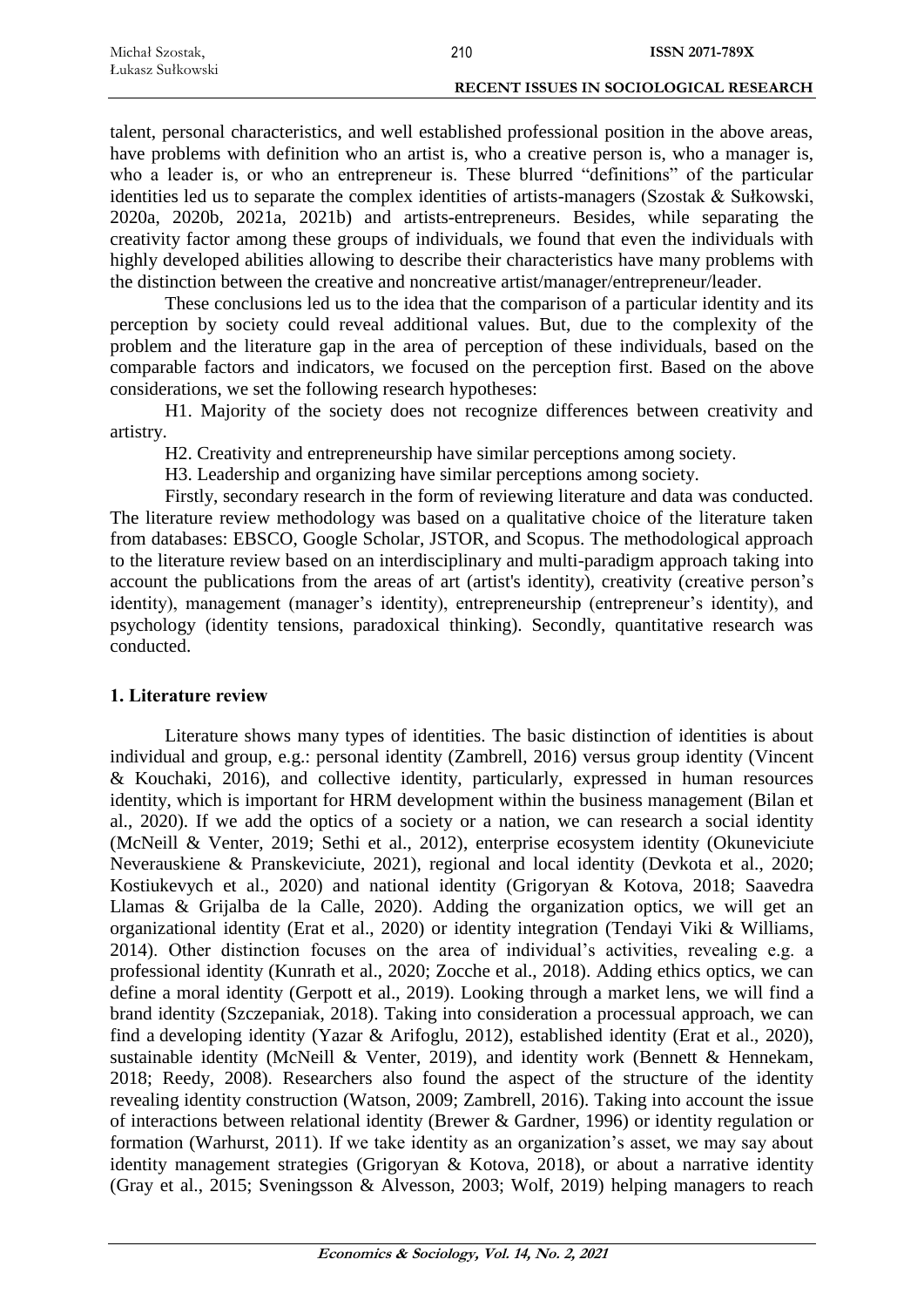| Michal Szostak,  | 211 | <b>ISSN 2071-789X</b>                  |
|------------------|-----|----------------------------------------|
| Łukasz Sułkowski |     |                                        |
|                  |     | RECENT ISSUES IN SOCIOLOGICAL RESEARCH |

particular goals. Adding additional dimensions, researchers built particular types of identity, e.g. creative identity (Vincent & Kouchaki, 2016), or dialogical identity (Masso, 2010). Finally, depending on the complexity, we can have a simple (separate) identity, e.g. manager's identity (Hallier, 2004; Watson, 2009) and artist's identity (Dahlsen, 2015), or a complex identity, e.g. artist-manager's identity (Degot, 2007; Szostak & Sułkowski, 2020a).

As we see from the above, identity seems to be a multidimensional issue. Due to this fact, its perception is not simple nor unequivocal; the differences both in the areas of identity and perception, lead to the conclusion that the problem may be blurred. Researchers in the area of management investigated this problem on different examples: designers (Kunrath et al., 2020), managers (Erat et al., 2020; Hallier, 2004), actors (Walter, 2015), different national groups (Grigoryan & Kotova, 2018), mixed-race individuals (Tendayi Viki & Williams, 2014), children (Yazar & Arifoglu, 2012), students (Naderi et al., 2009), creative people (Vincent & Kouchaki, 2016) and many others.

Researchers underline that perception has its limitations influencing the perception process, e.g. perceptive abilities of individuals (Wimschneider & Brem, 2019), circumstances of the perception itself (Schielke, 2020), or cultural factors determining the way of perception (Saavedra Llamas & Grijalba de la Calle, 2020). In this situation, due to the complexity of the problem, it is generally impossible to get the simple answer to the question of how a particular identity is perceived. Trying to catalog, how researchers approached the problem of perception of a particular identity, we can conclude that: they limit the issue of the research from general, widely defined identity into a particular type of identity, e.g. identity of nurse manager responsibilities (Baker et al., 2012), identity if project manager (Lutas et al., 2020); they carefully chose the group perceiving the particular identity, e.g. teachers (Kasmaienezhadfard et al., 2015), designers (Kunrath et al., 2020), nurses (Kiran et al., 2019; Raso et al., 2020), consumers of particular products (Horn & Salvendy, 2009), undergraduate business students (Kohail et al., 2016); or they investigate the problem in comparison of two research groups, e.g. artists and non-artists (Bhattacharya & Petsche, 2002).

## **2. Methodology**

The tool for quantitative research in the form of a questionnaire was developed based on the methodology of Stefan Nowak (2007), consisting of determining the dimensions of the studied phenomenon, and then selecting indicators that allow describing the studied phenomenon. The initial methodological assumption assumed building separate sets of indicators for each of the dimensions. Sets of indicators for individual dimensions began to be built based on the literature on the subject in the field of: artistry (Bayrakci et al., 2009; McHugh, 2015; Szostak, 2020; Walter, 2015; Wilson & Brown, 2012; Woodward & Funk, 2010), creativity (Dufour et al., 2020; Gangi, 2018; Lehmann & Gaskins, 2019; Leso et al., 2017; Szostak & Sułkowski, 2020; Taleghani, 2012; Zhou et al., 2008), managerial issues (Baker et al., 2012; Bulei et al., 2014; Elstad & Jansson, 2020; Hallier, 2004; Hatch et al., 2006; Hracs, 2015; Lähdesmäki, 2012; López-Fernández et al., 2018; Lutas et al., 2020), leadership (Adler, 2006; Alvesson & Blom, 2015; Carroll & Levy, 2008; Jankurová et al., 2017; Lord & Brown, 2001; Nikolski, 2015; Postuła & Majczyk, 2018; Raso et al., 2020; Stuke, 2013; Woodward & Funk, 2010), and entrepreneurship (Bureau & Zander, 2014; Cardon et al., 2009; Clarke & Holt, 2019; Damásio & Bicacro, 2017; Davidsson, 2006; Enhuber, 2014; Lewis et al., 2016; Postuła & Majczyk, 2018; Toscher, 2019, 2020). However, the analysis of individual groups of indicators showed that, in principle, each of the indicators selected for individual dimensions can be used to describe each of the examined dimensions. Following this conclusion, a single list of 50 indicators was compiled that was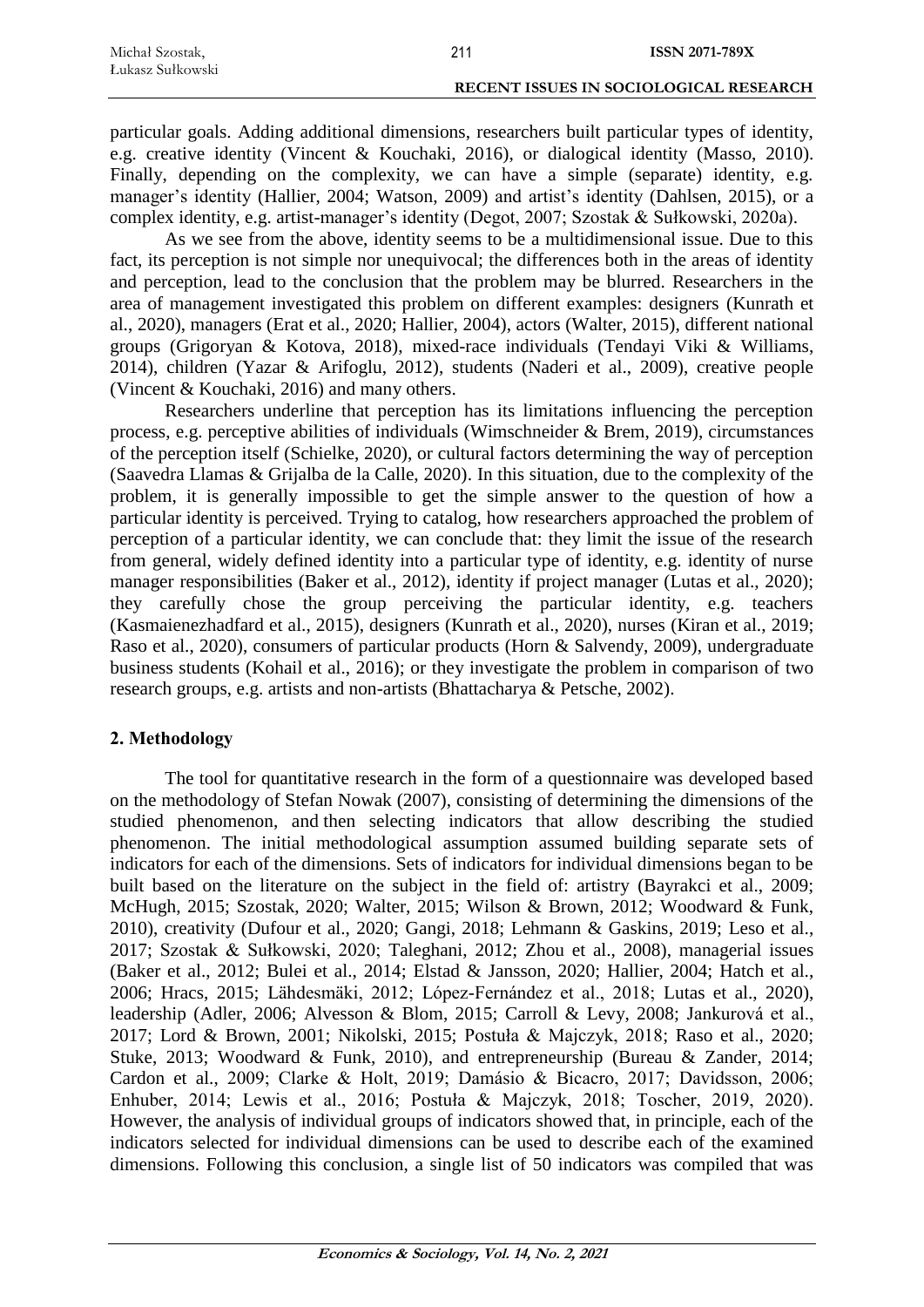| Michał Szostak,  | 212 | <b>ISSN 2071-789X</b>                  |
|------------------|-----|----------------------------------------|
| Łukasz Sułkowski |     |                                        |
|                  |     | RECENT ISSUES IN SOCIOLOGICAL RESEARCH |

applied to all five dimensions examined. Thanks to this, after obtaining the results, it will be possible to compare the results of the same indicators for different dimensions.

The survey was finally divided into four parts. In the first part, we built a list of questions (each question related to one indicator) and divided them into thematic sections on each dimension: artistry, creativity, managerial issues, leadership, and entrepreneurship. All questions were closed, and a five-point Likert scale was built to answer the questions: definitely no, rather no, hard to say, rather yes, definitely yes. In the second part of the study, questions were asked about the relationship of each of the dimensions to the other dimensions. In the third part, the respondents defined their identity concerning each of the dimensions. The fourth part included questions identifying the respondents.

For verification of our hypotheses, we chose the nonparametric chi-square test of independence dedicated to small samples which don't have a normal distribution. We compared the pairs of the observed values with pairs of the expected values for each hypothesis. The p-value of the tests was < 0.001. Data analysis was performed using the IBM SPSS program and MS Excel. Due to the small size of the sample, we did not conduct complex statistics. This article presents only some of the conclusions from the entire study.



Figure 1. The age of the research participants *Source*: Authors' elaboration.

The survey entitled "Perception of creativity, artistry, entrepreneurship, leadership and managerial abilities" lasted 34 days, i.e. from 20th December 2020 to 23rd January 2021. Two identical questionnaires, one in English and the other in Polish, were distributed via direct contact (sending requests to participate in the survey to friends of people) and using indirect public tools (social networks, collective messages to various types of communities); We estimate the number of people who were asked to take part in the study at approx. 2-3 thousand. 879 people were interested in taking part in the survey, which we judge by clicking on the link leading to the survey. The actual participation in the study, consisting of filling in the questionnaire, was attended by 160 people, i.e. 18.2% of people interested in taking part in the research. The average time spent on filling in the questionnaire was 32 minutes and 23 seconds, and the average age of the respondent was 38 years. Among the respondents: women constituted 42.5% and men 57.5%; people with higher education (bachelor, master, engineer)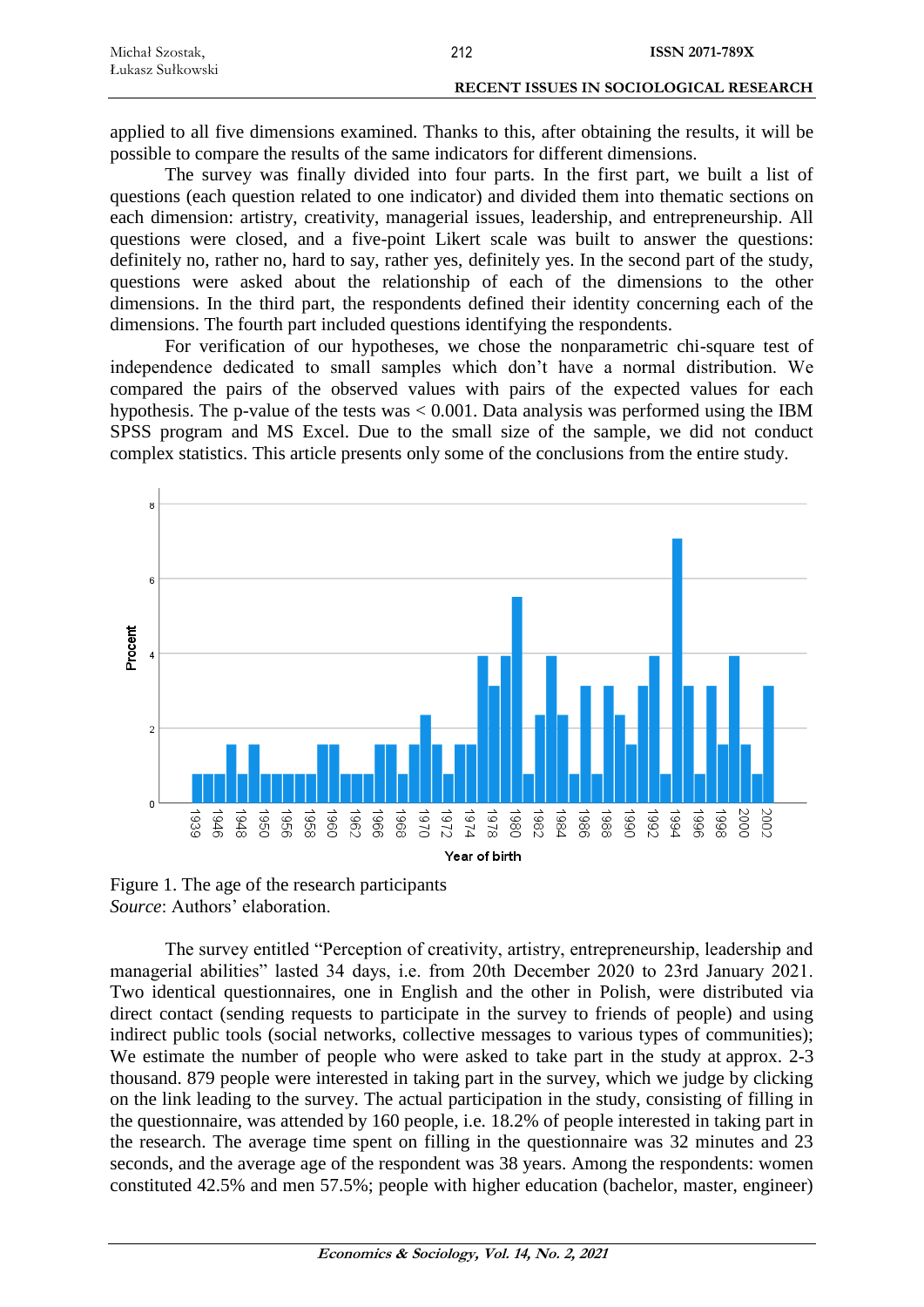| Michał Szostak,  | 213 | <b>ISSN 2071-789X</b>                  |
|------------------|-----|----------------------------------------|
| Łukasz Sułkowski |     |                                        |
|                  |     | RECENT ISSUES IN SOCIOLOGICAL RESEARCH |

64.57%, people with doctoral, postdoctoral, or professor degrees 18.90%, people with secondary education 15.75%. The respondents came from 28 countries, however, because the distribution of this feature was very diverse, we divided the sample into possibly equivalent crops in this respect, i.e.: 74% developed countries and 26% developing countries<sup>1</sup>; European countries 71.7%, and non-European countries 28.3%; Poland 49.6% and other countries 50.4%; post-communist countries 63.8% and countries with no experience of communism 36.2%.



Figure 2. The education of the research participants *Source*: Authors' elaboration.

#### **3. Empirical results and discussion**

 $\overline{a}$ 

Taking into account all respondents, we are able to distinguish clearly the ten features describing each particular researched identity (artist, creator, entrepreneur, leader, manager) in the most unequivocal manner: 1) an artist: passion in action, creativity, talent, selfconfidence, visualization skills and imagination, originality, patience and persistence in achieving goals, sensitivity to Beauty, tendency to be inspired, observation; 2) a creator: passion in action, visualization skills and imagination, self-confidence, talent, courage, patience and persistence in achieving goals, innovation, observation, originality, ability to set goals; 3) an entrepreneur: searching for opportunities, patience and persistence in achieving goals, ability to set goals, responsibility, self-confidence, efficiency, resistance to fails and failures, organizing, courage, focusing on financial profit; 4) a leader: charisma, ability to set goals, ability to resolve conflicts, responsibility, patience and persistence in achieving goals, self-confidence, courage, interpersonal skills (communicativeness, reading emotions, sensitivity to others), resistance to fails and failures, personal characteristics; 5) a manager: efficiency, responsibility, ability to resolve conflicts, ability to set goals, tendency to plan,

<sup>&</sup>lt;sup>1</sup> On the base of Human Development Index: developing countries  $< 0.71$  HDI, developed countries  $> 0.71$  HDI. See: https://worldpopulationreview.com/country-rankings/developing-countries (Accessed on: 28th February 2021).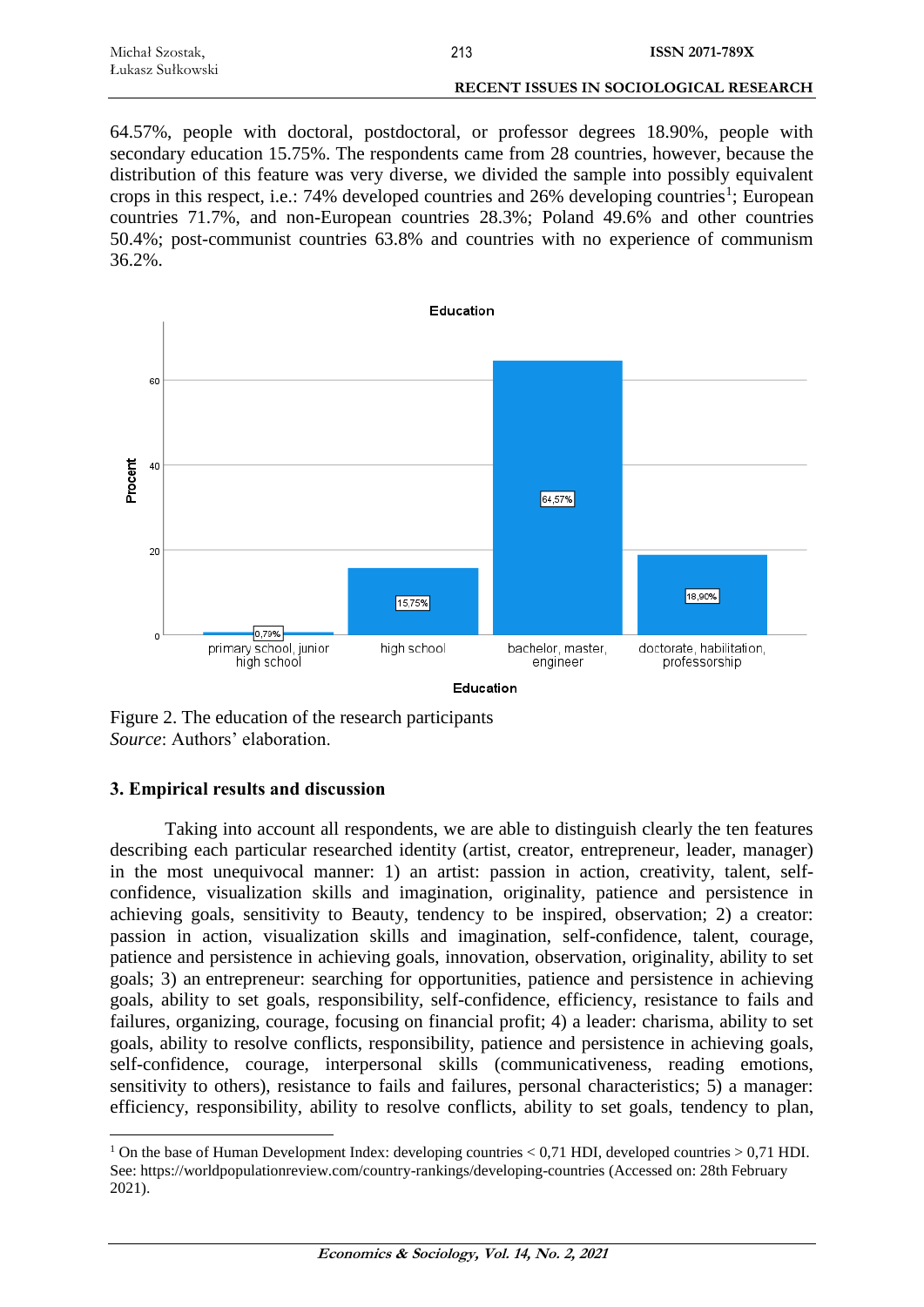| Michał Szostak,  | 214 | <b>ISSN 2071-789X</b>                  |
|------------------|-----|----------------------------------------|
| Łukasz Sułkowski |     |                                        |
|                  |     | RECENT ISSUES IN SOCIOLOGICAL RESEARCH |

patience and persistence in achieving goals, ability to analyze, leadership, self-confidence, interpersonal skills (communicativeness, reading emotions, sensitivity to others). The synthetic visualization of these features shows the following tables.



Figure 3. The ten most important features of an artist seen by society *Source*: Authors' elaboration.



Figure 4. The ten most important features of a creator seen by society *Source*: Authors' elaboration.



Figure 5. The ten most important features of an entrepreneur seen by society *Source*: Authors' elaboration.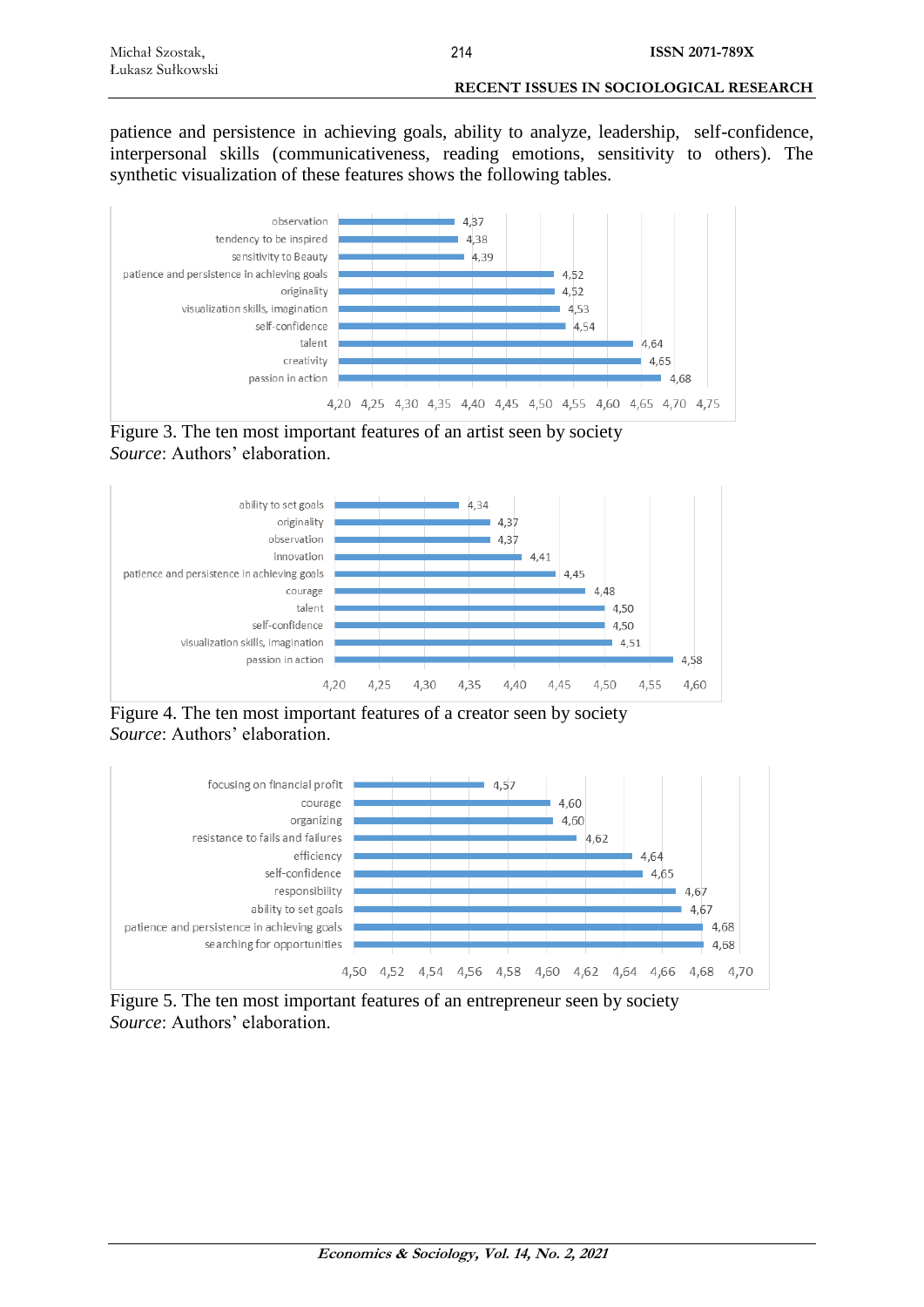**RECENT ISSUES IN SOCIOLOGICAL RESEARCH**



Figure 6. The ten most important features of a leader seen by society *Source*: Authors' elaboration.



Figure 7. The ten most important features of a manager seen by society *Source*: Authors' elaboration.

Discussing each research hypothesis separately, we can say that H1 (the majority of society does not recognize differences between creativity and artistry) is verified positively. Our chi-square value=458.91. Our df value=49. Using the chi-square distribution table, we got the value of 85.3506. This means that our results are statistically significant for the significance level of p=0.001. Although there are slight differences in particular indicators' order and levels of their power, we can find that among the majority (7 of 10) of the most important creativity's and artistry's features are (in alphabetical order): 1) observation, 2) originality, 3) passion in action, 4) patience and persistence in achieving goals, 5) selfconfidence, 6) talent, 7) visualization skills and imagination. On the opposite, among the majority (6 of 10) of the least important creativity's and artistry's features are (in alphabetical order): 1) conservatism, 2) disorder, mess, chaos, randomness in action, 3) focusing on financial profit, 4) formal education (schools, studies, courses, training), 5) leadership and 6) tendency to control.

H2 (Creativity and entrepreneurship have similar perceptions among society) is verified positively. Our chi-square value=461.15. Our df value=49. Using the chi-square distribution table, we got the value of 85.3506. This means that our results are statistically significant for the significance level of  $p=0.001$ . Although there are slight differences in particular indicators' order and levels of their power, we can find that among the minority (4 of 10) of the most important creativity's and entrepreneurship's features are (in alphabetical order): 1) ability to set goals, 2) courage, 3) patience and persistence in achieving goals, 4) self-confidence. On the opposite, among the majority (6 of 10) of the least important creativity's and entrepreneurship's features are (in alphabetical order): 1) being guided by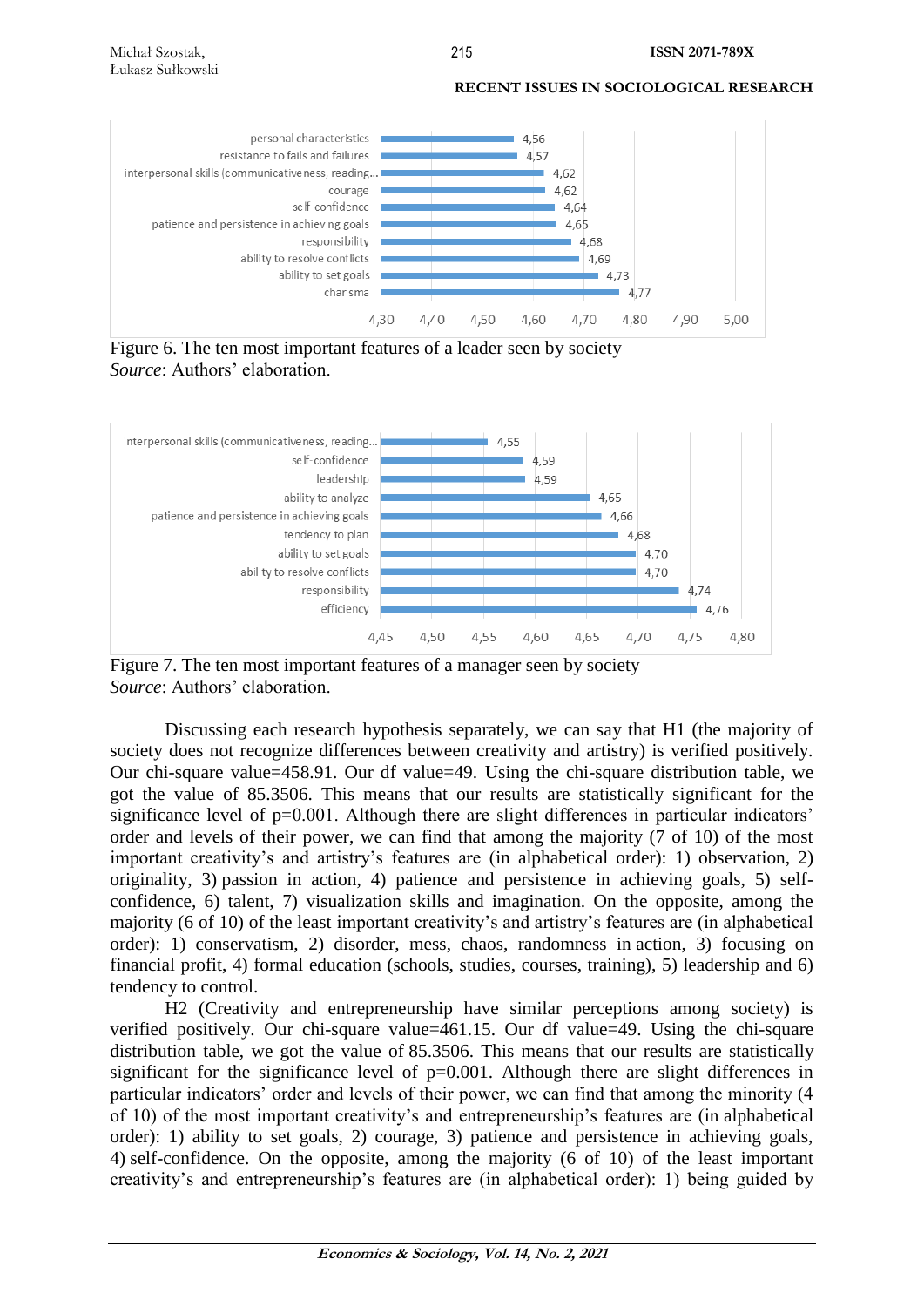| Michal Szostak,  | 216 | <b>ISSN 2071-789X</b>                         |
|------------------|-----|-----------------------------------------------|
| Łukasz Sułkowski |     |                                               |
|                  |     | <b>RECENT ISSUES IN SOCIOLOGICAL RESEARCH</b> |

emotions, 2) being guided by faith and spirituality, 3) conservatism, 4) disorder, mess, chaos, randomness in action, 5) formal education (schools, studies, courses, training), 6) respect for tradition and history.

H3 (Leadership and organizing have similar perceptions among society) is verified positively. Our chi-square value=489.26. Our df value=49. Using the chi-square distribution table, we got the value of 85.3506. This means that our results are statistically significant for the significance level of  $p=0.001$ . Although there are slight differences in particular indicators' order and levels of their power, we can find that among the majority (6 of 10) of the most important leader's and manager's features are (in alphabetical order): 1) ability to resolve conflicts, 2) ability to set goals, 3) interpersonal skills (communicativeness, reading emotions, sensitivity to others), 4) patience and persistence in achieving goals, 5) responsibility, 6) self-confidence. On the opposite, among the majority (7 of 10) of the least important leader's and manager's features are (in alphabetical order): 1) artistry, 2) being guided by emotions, 3) being guided by faith and spirituality, 4) conservatism, 5) disorder, mess, chaos, randomness in action, 6) respect for tradition and history, 7) sensitivity to Beauty.

### **4. Conclusion**

Among the limitations of the research, we should underline the following elements: 1) The research was run during the deep phase of the COVID-19 pandemic what could influence respondents' views and opinions; 2) The research sample (n=160) was relatively small in comparison to the analyzed problem; 3) Synthetic conclusions can be not widely representative due to complexity of the research problem.

The results of the research can be used by: 1) Individuals (artists, creators, entrepreneurs, leaders, managers) for a) better understanding the different layers of their personality with underlining the issue of complex identity, b) comparison of own identity with the general perception of a particular role; 2) Researchers wanting to investigate the similarities and differences between identity and its perception in area of artistry, creativity, entrepreneurship, leadership, and organizing.

Potential research questions for future qualitative research or the hypothesis for further quantitative research may be: 1) Self-perception of identity may vary drastically from the perception of the identity by the whole society; 2) Self-perception of identity is similar to the perception of the identity by a particular group of society.

## **References**

- Adler, N. J. (2006). The arts & leadership: Now that we can do anything, what will we do?. *Academy of Management Learning and Education*, *5*(4), 486–499. https://doi.org/10.5465/AMLE.2006.23473209
- Alvesson, M., & Blom, M. (2015). Less Followership, Less Leadership? An Inquiry Into the Basic But Seemingly Forgotten Downsides of Leadership. *M@n@gement*, *18*(3), 266– 282.
- Baker, S., Marshburn, D. M., Crickmore, K. D., Rose, S. B., Dutton, K., & Hudson, P. C. (2012). What do you do? Perception of nurse manager responsibilities. *Nursing Management*, *43*(12), 24–29. https://doi.org/10.1097/01.NUMA.0000422890.99334.21
- Bayrakci, B., Forouz, A., Şahin, A. B., Abali, M., & Aliyeva, G. Z. (2009). Disease painting or painting disease: How does illness and hospitalisation affect children's artistry? *Perception*, *38*(11), 1721–1727. https://doi.org/10.1068/p6138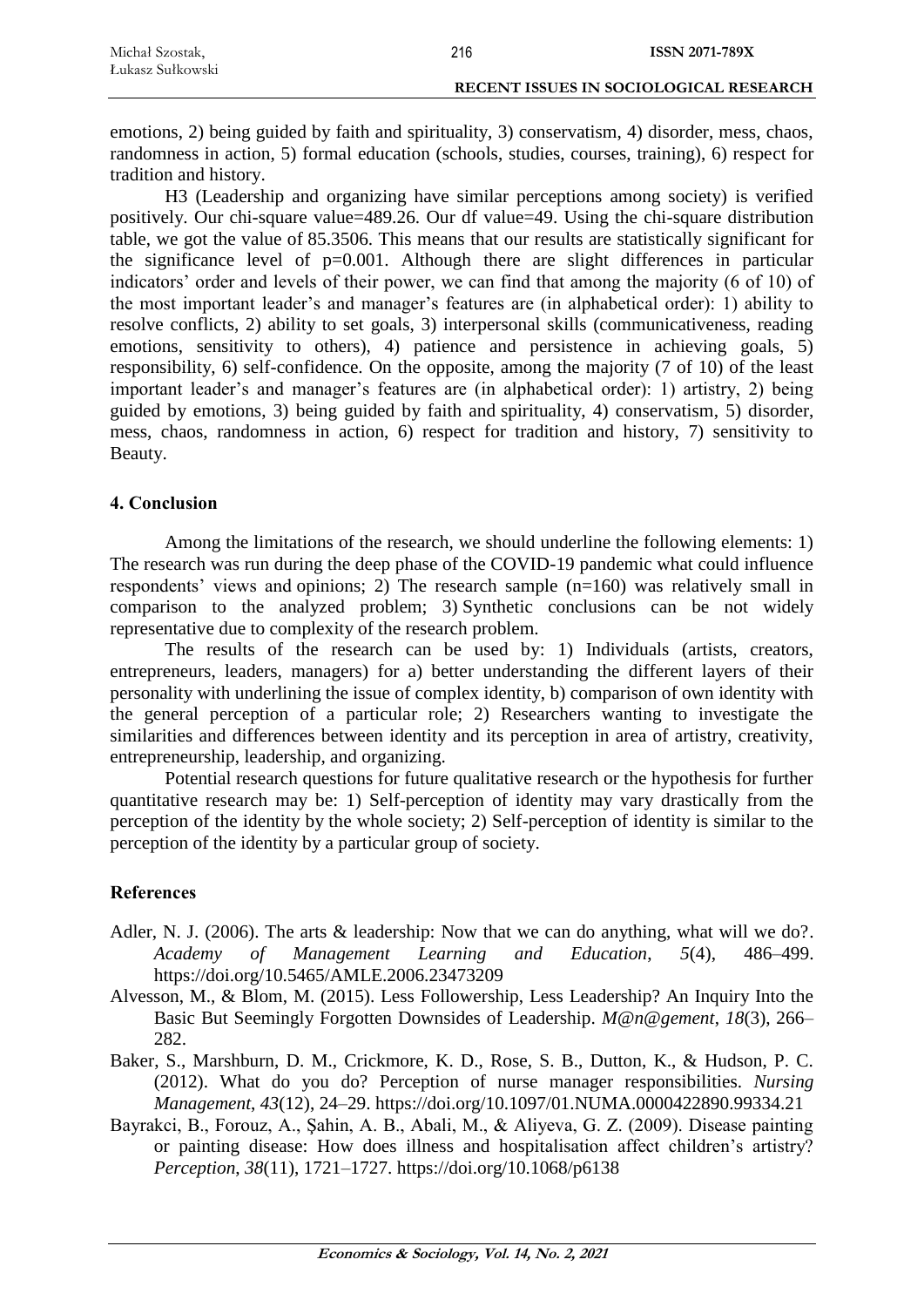- Bennett, D., & Hennekam, S. (2018). Self-authorship and creative industries workers' career decision-making. *Human Relations*, *71*(11), 1454–1477. https://doi.org/10.1177/0018726717747369
- Bilan Y., Mishchuk, H., Roshchyk, I., & Joshi, O. (2020). Hiring and retaining skilled employees in SMEs: problems in human resource practices and links with organizational success. *Business: Theory and Practice*, *21(2)*, 780-791. DOI: https://doi.org/10.3846/btp.2020.12750
- Bhattacharya, J., & Petsche, H. (2002). Shadows of artistry: Cortical synchrony during perception and imagery of visual art. *Cognitive Brain Research*, *13*(2), 179–186. https://doi.org/10.1016/S0926-6410(01)00110-0
- Brewer, M. B., & Gardner, W. (1996). Who Is This "We"? Levels of Collective Identity and Self Representations. *Journal of Personality and Social Psychology*, *71*(1), 83–93. https://doi.org/10.1037/0022-3514.71.1.83
- Bulei, I., Mihalcioiu, V., & Tucmeanu, A. (2014). The Professional vs. the Manager Identity Issues and Key Features. *Valahian Journal of Economic Studies*, *5*(3), 31–36.
- Bureau, S., & Zander, I. (2014). Entrepreneurship as an art of subversion. *Scandinavian Journal of Management*, *30*(1), 124–133. https://doi.org/10.1016/j.scaman.2013.12.002
- Cardon, M. S., Wincent, J., Singh, J., & Drnovsek, M. (2009). The nature and experience of entrepreneurial passion. *Academy of Management Review*, *34*(3), 511–532. https://doi.org/10.5465/AMR.2009.40633190
- Carroll, B., & Levy, L. (2008). Defaulting to management: Leadership defined by what it is not. *Organization*, *15*(1), 75–96. https://doi.org/10.1177/1350508407084486
- Clarke, J. S., & Holt, R. (2019). Images of entrepreneurship: Using drawing to explore entrepreneurial experience. *Journal of Business Venturing Insights*, *11*(June), 2019– 2021. https://doi.org/10.1016/j.jbvi.2019.e00129
- Dahlsen, J. (2015). An environmental artist and PhD candidate's observations of globalism's post GFC aftermath: Is there economic viability, for marginalised artists creating the culture of environmental sustainability?. *Developmental Observer*, *8*(1), 97–131. https://doi.org/10.14434/do.v8i1.27785
- Damásio, M. J., & Bicacro, J. (2017). Entrepreneurship education for film and media arts: How can we teach entrepreneurship to students in the creative disciplines? *Industry and Higher Education*, *31*(4), 253–266. https://doi.org/10.1177/0950422217713110
- Davidsson, P. (2006). Nascent Entrepreneurship: Empirical Studies and Developments. *Foundations and Trends® in Entrepreneurship*, *2*(1), 1–76.
- Degot, V. (2007). Portrait of the manager as an artist. *Aesthesis: International Journal of Art and Aesthetics in Management and Organizational Life*, *1*(3), 6–42.
- Devkota, N., Paudel, U. R., & Bhandari, U. (2020). Does westernization influence the business culture of a touristic city?. *Economics and Sociology, 13*(4), 154-172. doi:10.14254/2071-789X.2020/13-4/10
- Dufour, L., Maoret, M., & Montani, F. (2020). Coupling high self-perceived creativity and successful newcomer adjustment in organizations: the role of supervisor trust and support for authentic self-expression. *Journal of Management Studies*, *57*(8), 1531– 1555. https://doi.org/10.1111/joms.12547
- Elstad, B., & Jansson, D. (2020). From artist to manager working conditions, career satisfaction, and professional identity among graduated arts management students. *Journal of Arts Management Law and Society*, *50*(3), 184–198. https://doi.org/10.1080/10632921.2020.1746717
- Enhuber, M. (2014). How is Damien Hirst a Cultural Entrepreneur? *Artivate: A Journal of Entrepreneurship in the Arts*, *3*(2), 3–20.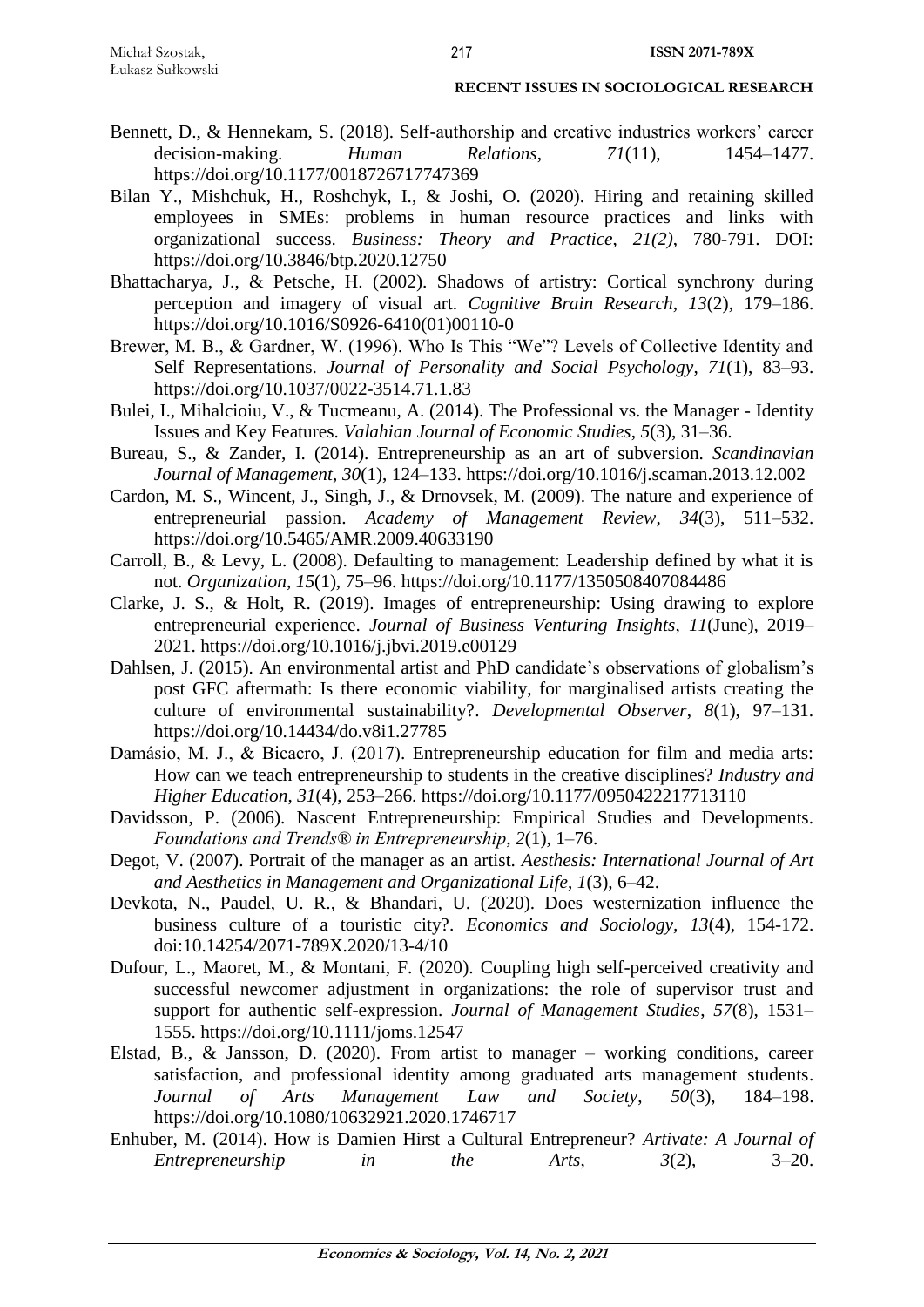https://repository.asu.edu/attachments/146224/content/Artivate Vol 3 No 2 pages 3-20 Enhuber.pdf

- Erat, S., Kitapçi, H., & Akçin, K. (2020). Managerial perception and organizational identity: A comparative analysis. *Sustainability*, *12*(6), 1–16. https://doi.org/10.3390/su12062278
- Gangi, J. (2018). Classical guitar study as creativity training: Potential benefits for managers and entrepreneurs. *Journal of Open Innovation: Technology, Market, and Complexity*, *4*(45), 1–10. https://doi.org/10.3390/joitmc4040045
- Gerpott, F. H., Van Quaquebeke, N., Schlamp, S., & Voelpel, S. C. (2019). An Identity Perspective on Ethical Leadership to Explain Organizational Citizenship Behavior: The Interplay of Follower Moral Identity and Leader Group Prototypicality. *Journal of Business Ethics*, *156*(4), 1063–1078. https://doi.org/10.1007/s10551-017-3625-0
- Gray, D. E., Gabriel, Y., & Goregaokar, H. (2015). Coaching unemployed managers and professionals through the trauma of unemployment: Derailed or undaunted?\*. *Management Learning*, *46*(3), 299–316. https://doi.org/10.1177/1350507614532752
- Grigoryan, L. K., & Kotova, M. V. (2018). National identity management strategies: Do they help or hinder adoption of multiculturalism in Russia? *Psychology in Russia: State of the Art*, *11*(3), 18–35. https://doi.org/10.11621/pir.2018.0302
- Hallier, J. (2004). Embellishing the past: Middle manager identity and informality in the implementaion of new technology. *New Technology, Work and Employment*, *19*(1), 43– 62. https://doi.org/10.1111/j.1468-005X.2004.00127.x
- Hatch, M. J., Kostera, M., & Koźmiński, A. K. (2006). The three faces of leadership: Manager, artist, priest. *Organizational Dynamics*, *35*(1), 49–68. https://doi.org/10.1016/j.orgdyn.2005.12.003
- Horn, D., & Salvendy, G. (2009). Measuring consumer perception of product creativity: Impact on satisfaction and purchasability. *Human Factors and Ergonomics In Manufacturing*, *19*(3), 223–240. https://doi.org/10.1002/hfm.20150
- Hracs, B. J. (2015). Cultural Intermediaries in the Digital Age: The Case of Independent Musicians and Managers in Toronto. *Regional Studies*, *49*(3), 461–475. https://doi.org/10.1080/00343404.2012.750425
- Jankurová, A., Ljudvigová, I., & Gubová, K. (2017). Research of the nature of leadership activities. *Economics and Sociology*, *10*(1), 135–151. https://doi.org/10.14254/2071- 789X.2017/10-1/10
- Kasmaienezhadfard, S., Talebloo, B., Roustae, R., & Pourrajab, M. (2015). Students' Learning Through Teaching Creativity: Teachers' Perception. *Journal of Educational, Health and Community Psychology*, *4*(1), 1–13. https://doi.org/10.12928/jehcp.v4i1.3699
- Kiran, N., Afzal, M., Hussain, M., & Gilani, S. A. (2019). Initials Impact of Nursing Manager Perception of Empowerment and Years of Experience on Resistance to Change in Practice. *Journal of Health, Medicine and Nursing*, *62*, 82–89. https://doi.org/10.7176/jhmn/62-11
- Kohail, Y., Saida, Y., Obad, J., & Soulhi, A. (2016). The Qualities of a Good Manager … What Does It Means? Lessons Learned from the Undergraduate Business Students' Perception in Kingdom of Morocco. *International Journal of Business and Management*, *11*(8), 86–96. https://doi.org/10.5539/ijbm.v11n8p86
- Kostiukevych, R., Mishchuk, H., Zhidebekkyzy, A., Nakonieczny, J., & Akimov, O. (2020). The impact of European integration processes on the investment potential and institutional maturity of rural communities. *Economics and Sociology, 13(3),* 46-63. doi:10.14254/2071-789X.2020/13-3/3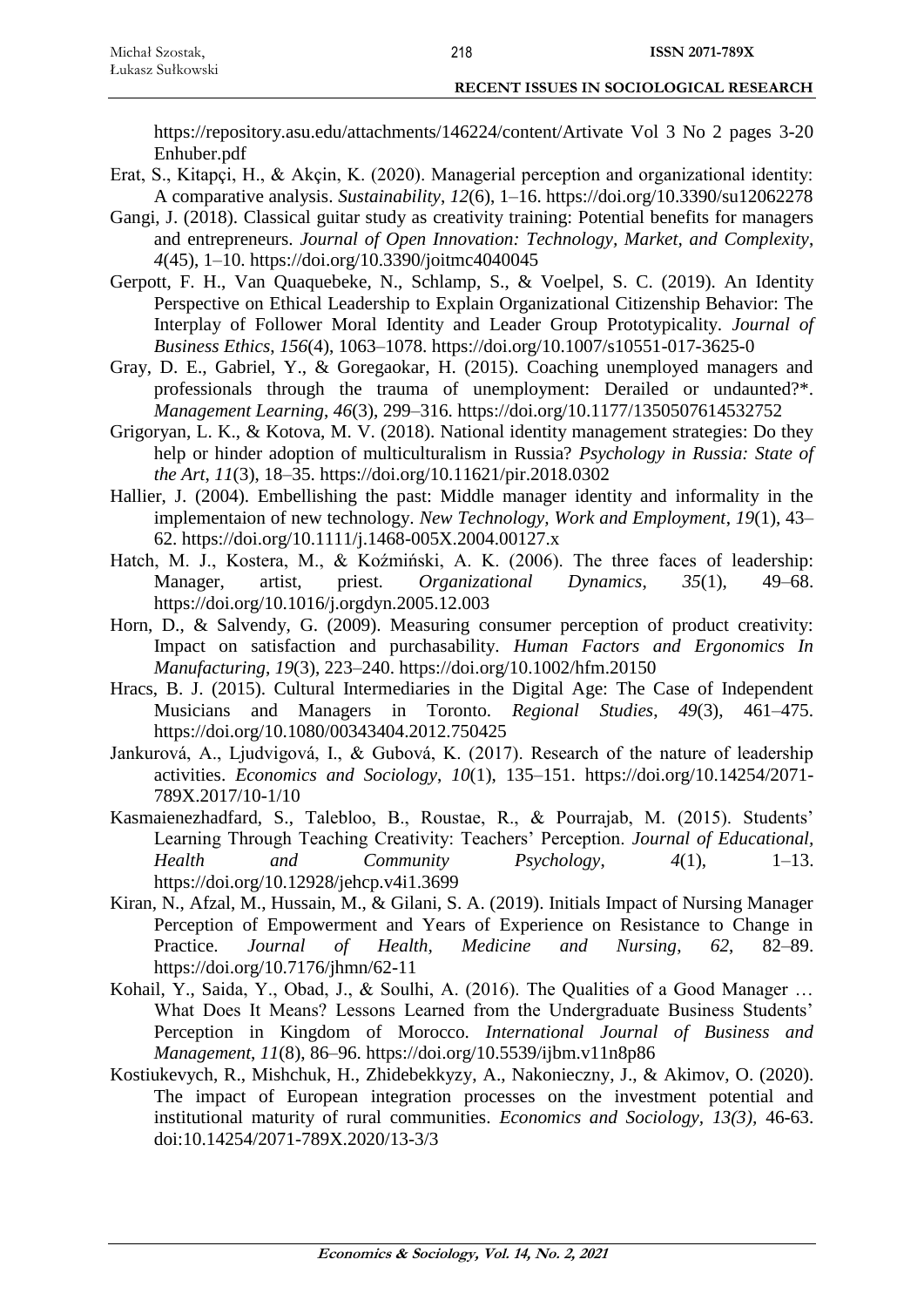- Kunrath, K., Cash, P., & Kleinsmann, M. (2020). Social- and self-perception of designers' professional identity. *Journal of Engineering Design*, *31*(2), 100–126. https://doi.org/10.1080/09544828.2019.1676883
- Lähdesmäki, M. (2012). Construction of owner-manager identity in corporate social responsibility discourse. *Business Ethics*, *21*(2), 168–182. https://doi.org/10.1111/j.1467-8608.2011.01644.x
- Lehmann, J., & Gaskins, B. (2019). Learning scientific creativity from the arts. In *Palgrave Communications* (Vol. 5, Issue 95, pp. 1–5). https://doi.org/10.1057/s41599-019-0308-8
- Leso, G., Dias, G., Ferreira, J. P., Gama, J., & Couceiro, M. S. (2017). Perception of Creativity and Game Intelligence in Soccer. *Creativity Research Journal*, *29*(2), 182– 187. https://doi.org/10.1080/10400419.2017.1302779
- Lewis, K. V., Ho, M., Harris, C., & Morrison, R. (2016). Becoming an entrepreneur: Opportunities and identity transitions. *International Journal of Gender and Entrepreneurship*, *8*(2), 1–5. https://doi.org/http://dx.doi.org/10.1108/IJGE-02-2015- 0006
- López-Fernández, M., Romero-Fernández, P. M., & Aust, I. (2018). Socially responsible human resource management and employee perception: The influence of manager and line managers. *Sustainability (Switzerland)*, *10*(12), 1–19. https://doi.org/10.3390/su10124614
- Lord, R. G., & Brown, D. J. (2001). Leadership, values, and subordinate self-concepts. *The Leadership Quarterly*, *12*, 133–152.
- Lutas, M., Nistor, R., Radu, M., & Beleiu, I. (2020). Perceptions regarding the profile of an ideal project manager. *Amfiteatru Economic*, *22*(54), 608–622. https://doi.org/10.24818/EA/2020/54/608
- Masso, A. (2010). Geographical perspective on identity construction: Identification strategies of Russian youth in Estonia. *International Journal of Interdisciplinary Social Sciences*, *5*(6), 51–62. https://doi.org/10.18848/1833-1882/CGP/v05i06/51763
- McHugh, K. E. (2015). Touch at a distance: toward a phenomenology of film. *GeoJournal*, *80*(6), 839–851. https://doi.org/10.1007/s10708-015-9650-6
- McNeill, L., & Venter, B. (2019). Identity, self-concept and young women's engagement with collaborative, sustainable fashion consumption models. *International Journal of Consumer Studies*, *43*(4), 368–378. https://doi.org/10.1111/ijcs.12516
- Naderi, H., Abdullah, R., Aizan, H. T., Sharir, J., & Mallan, V. K. (2009). Gender differences in creative perceptions of undergraduate students. *Journal of Applied Sciences*, *9*(1), 167–172. https://doi.org/10.3923/jas.2009.167.172
- Nikolski, K. (2015). Leadership and Management: Practice of the Art of Influence. *Annals of the "Constantin Brâncuşi" University of Târgu Jiu, Economy Series*, *2*(1), 31–39.
- Nowak, S. (2007). Metodologia Badań Społecznych. In *Metodologia Badań Społecznych*. Wydawnictwo Naukowe PWN.
- Okuneviciute Neverauskiene, L., & Pranskeviciute, I. (2021). Hybridity of social enterprise models and ecosystems. *Journal of International Studies, 14*(1), 41-59. doi:10.14254/2071-8330.2021/14-1/3
- Postuła, A., & Majczyk, J. (2018). Managers and leaders in need of entrepreneurial competences. *Entrepreneurial Business and Economics Review*, *6*(1), 91–103. https://doi.org/10.15678/EBER.2018.060105
- Raso, R., Fitzpatrick, J. J., & Masick, K. (2020). Clinical nurses' perceptions of authentic nurse leadership and healthy work environment. *Journal of Nursing Administration*, *50*(9), 489–494. https://doi.org/10.1097/NNA.0000000000000921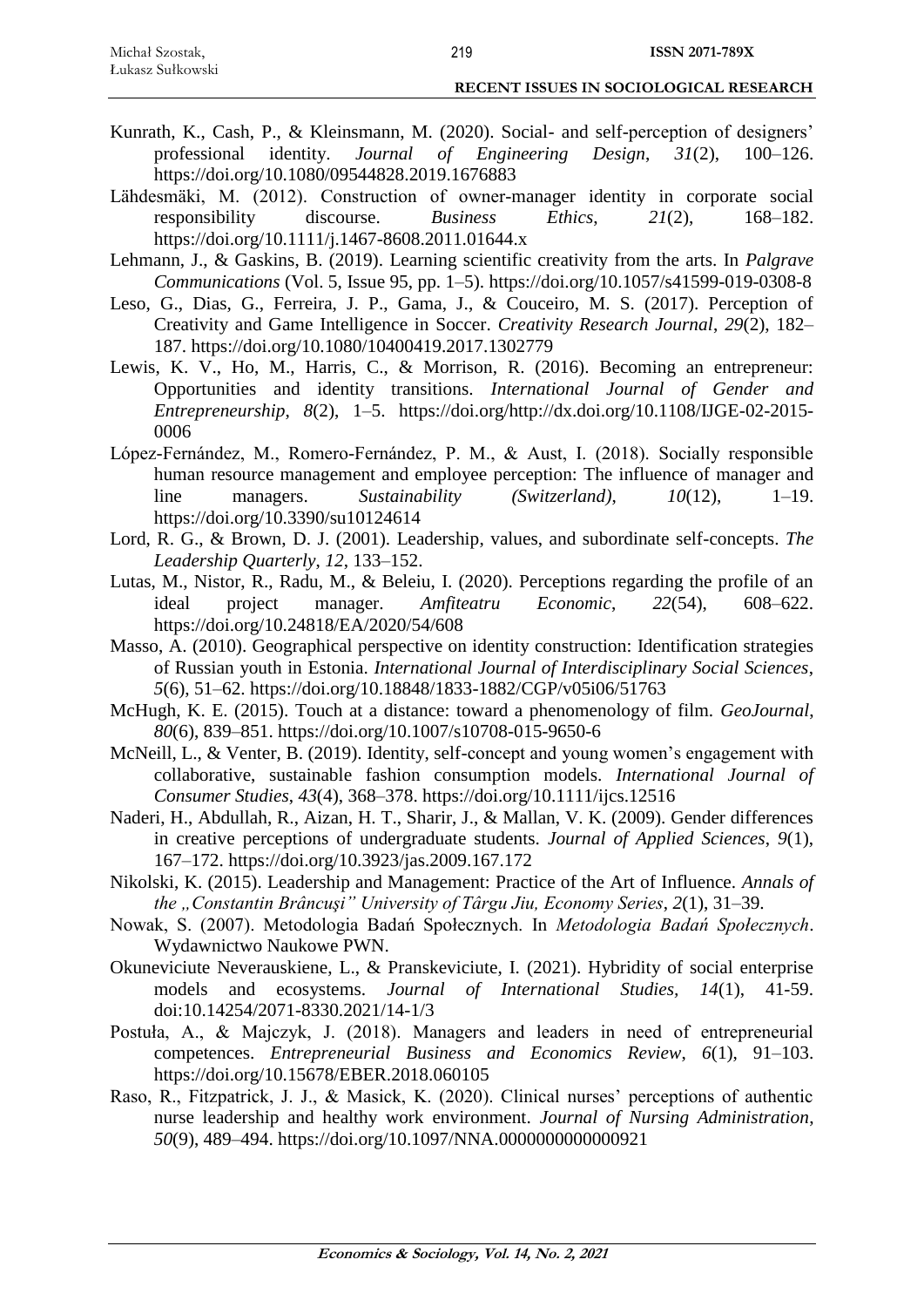| Michał Szostak,  |  |  |
|------------------|--|--|
| Łukasz Sułkowski |  |  |

- Reedy, P. (2008). Mirror, mirror, on the wall: Reflecting on the ethics and effects of a collective critical management studies identity project. *Management Learning*, *39*(1), 57–72. https://doi.org/10.1177/1350507607085978
- Saavedra Llamas, M., & Grijalba de la Calle, N. (2020). The creative cinematographic process at the service of national identity: Pedro Almodóvar and the promotion of Spanish stereotypes. *Creativity Studies*, *13*(2), 369–386. https://doi.org/10.3846/cs.2020.8563
- Schielke, T. (2020). Interpreting Art with Light: Museum Lighting between Objectivity and Hyperrealism. *LEUKOS - Journal of Illuminating Engineering Society of North America*, *16*(1), 7–24. https://doi.org/10.1080/15502724.2018.1530123
- Sethi, A., Mishra, N., & Dash, M. (2012). Social Identity Crisis Amongst Employees in Mergers & Acquisitions. *SSRN Electronic Journal*, 244–263. https://doi.org/10.2139/ssrn.1588565
- Stuke, K. B. (2013). Understanding Leadership Through Leadership Understandings. *Journal of Leadership Studies*, *7*(2), 55–61. https://doi.org/10.1002/jls.21291
- Sveningsson, S., & Alvesson, M. (2003). Managing managerial identities: Organizational fragmentation, discourse and identity struggle. *Human Relations*, *56*(10), 1163–1193. https://doi.org/10.1177/00187267035610001
- Szczepaniak, K. (2018). Arts for Business: Creative Co-operation for Innovation and Sustainable Development of the Company as a Brand and Community. *Kwartalnik Ekonomistów i Menedżerów*, *50*(4), 127–141. https://doi.org/10.5604/01.3001.0013.0639
- Szostak, M. (2020). Creativity and Artistry in Organ Music. *The Organ*, *391*, 24–31. https://depot.ceon.pl/handle/123456789/19170
- Szostak, M., & Sułkowski, Ł. (2020a). Manager as an artist: Creative endeavour in crossing the borders of art and organizational discourse. *Creativity Studies*, *13*(2), 351–368. https://doi.org/10.3846/cs.2020.11373
- Szostak, M., & Sułkowski, Ł. (2020b). Kitsch in Management: characteristic forms, carriers and propagators. *Education Excellence and Innovation Management : A 2025 Vision to Sustain Economic Development during Global Challenges : Proceedings of the 35th International Business Information Management Association Conference (IBIMA)*, *1*-*2 April 2020*, 7584–7598. https://www.researchgate.net/publication/345996764\_Kitsch\_in\_Management\_characte ristic\_forms\_carriers\_and\_propagators
- Taleghani, M. (2012). Impact of Attitudes on Managers Creativity. *Procedia - Social and Behavioral Sciences*, *40*, 65–70. https://doi.org/10.1016/j.sbspro.2012.03.162
- Tendayi Viki, G., & Williams, M. L. J. (2014). The role of identity integration in enhancing creativity among mixed-race individuals. *Journal of Creative Behavior*, *48*(3), 198–208. https://doi.org/10.1002/jocb.48
- Toscher, B. (2019). Entrepreneurial Learning in Arts Entrepreneurship Education: A Conceptual Framework. *Arti*, *8*(1), 3–22.
- Toscher, B. (2020). Blank Canvas: Explorative Behavior and Personal Agency in Arts Entrepreneurship Education. *Artivate: A Journal of Entrepreneurship in the Arts*, *9*(2), 19–44. https://doi.org/10.34053/artivate.9.2.115
- Vincent, L. C., & Kouchaki, M. (2016). Creative, rare, entitled, and dishonest: How commonality of creativity in one's group decreases an individual's entitlement and dishonesty. *Academy of Management Journal*, *59*(4), 1451–1473. https://doi.org/10.5465/amj.2014.1109
- Walter, H. M. (2015). *Artist, Professional, Gentleman: Designing the Body of the Actor-Manager, 1870-1900*. Royal College of Art.